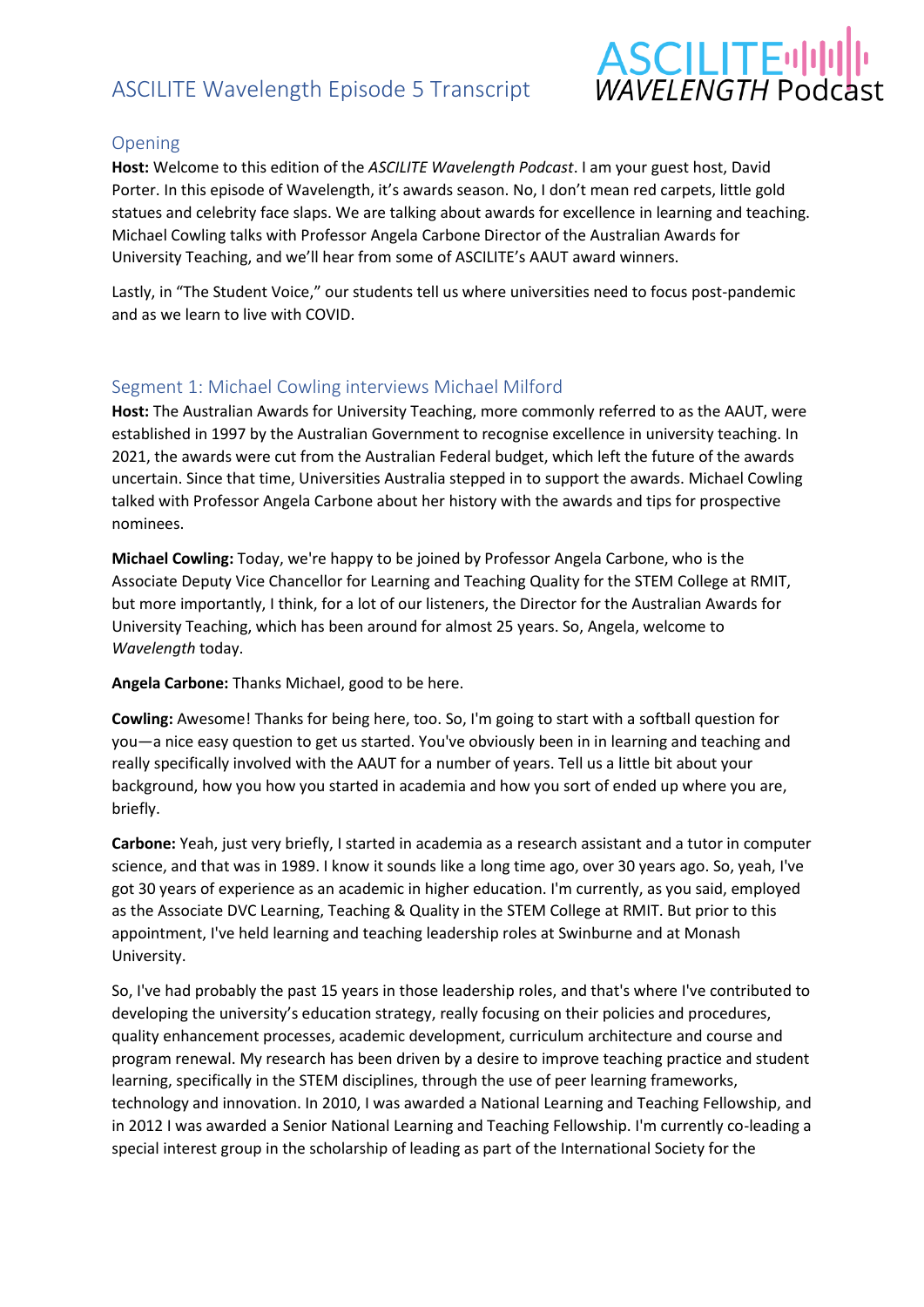Scholarship of Teaching and Learning, as well as managing the national awards. That gives you a little bit of background.

**Cowling:** Wow, look, I've already learned something new, which is that I didn't know that your background way back when—we won't say how far back when again, but way back when—was actually in technology. You know, you're a computer scientist, just like many of the people that listen to *Wavelength*, because, of course, we're focused on ed tech, and we have a lot of technologists as part of our audience. So, that's awesome!

So, I'm gonna make you cast your mind way back, right? I'm going to make you cast your mind back to the Twentieth Century because, as well as being the director of the AAUT, you are also won one of the first…I think maybe it was the third year of the awards…you won the Australian Award for Teaching Excellence, tell us a little bit about what you won the award for.

**Carbone:** So, it was the second year that the awards ran, and I was the first female academic to receive the Australian Award for University Teaching in the category of Computing and Information Services. That category doesn't exist anymore, but that was a category back then. And I also received the Prime Minister's Award for University Teaching as well. So, big shock to me, because back then, I was a tutor. You know, I was a Level A Academic, but I really focused on improving learning in my classroom. But, I also had a broader faculty perspective in university perspective, and so, you know, when you asked me, "Oh well, what did I do?" Well back then I was already introducing technology to support teaching and student self-directed learning by introducing an online quiz, which I developed with my honours student, and the The quiz was called Caddell quiz. It gave students immediate feedback, but it also provided academics with information–a bit of analytics around which questions the students got wrong, you know, the majority of students got wrong. So, then academics could reflect on, "OK, did the students misunderstand this concept, or did I poorly word my questions?" That was one area, but the other thing I introduced was I looked at supporting the different student cohorts. So back then and still the case today, there's really low numbers of females doing computing. We still have low numbers of females, but we also had like almost a bipolar student group, where we had students that were really struggling with technology—they don't know how to turn the computer on–and then we had students that were really advanced. Their parents were, you know, managers and directors in IT software companies, right? So, we have the two different cohorts. So, there's a couple of things I did so for the to support the low numbers of females, I introduced a mentoring program. For the students that were struggling, I had introduced a data analytics tool, which was based on technology, and it was a visualization tool and we called it GSPI. It was called the Graphical Student Progress Indicator, and it's been published in a few journals. And what that did was got students to see how they are progressing on weekly basis, as well as giving that information to the academics or teachers to see how particular students were progressing so they had this early warning system already in place. So, I feel like I was ahead of the time. You know this is talking about this is before learning management systems even existed, right?

And then for really bright students, I wanted to extend them. I wanted to challenge them, so we looked at developing these cross-disciplinary projects for the bright students. And they did that as zero credit points, and that project still exists today as far as I know back in in computer science at Monash. So that was a real hit. I had also just enrolled in my PhD, and the PhD was focused on the student learning experience. And what I was looking at was characteristics of programming tasks that led to poor learning behaviours and encouraged good learning tendencies. So, it was around the activities that we gave the students. And then finally, I was also involved in helping new academics do like a suite of tools, tips, techniques, tricks to help them with their teaching, so you know that's some of the things that I did that led to the award back then, 30 years ago.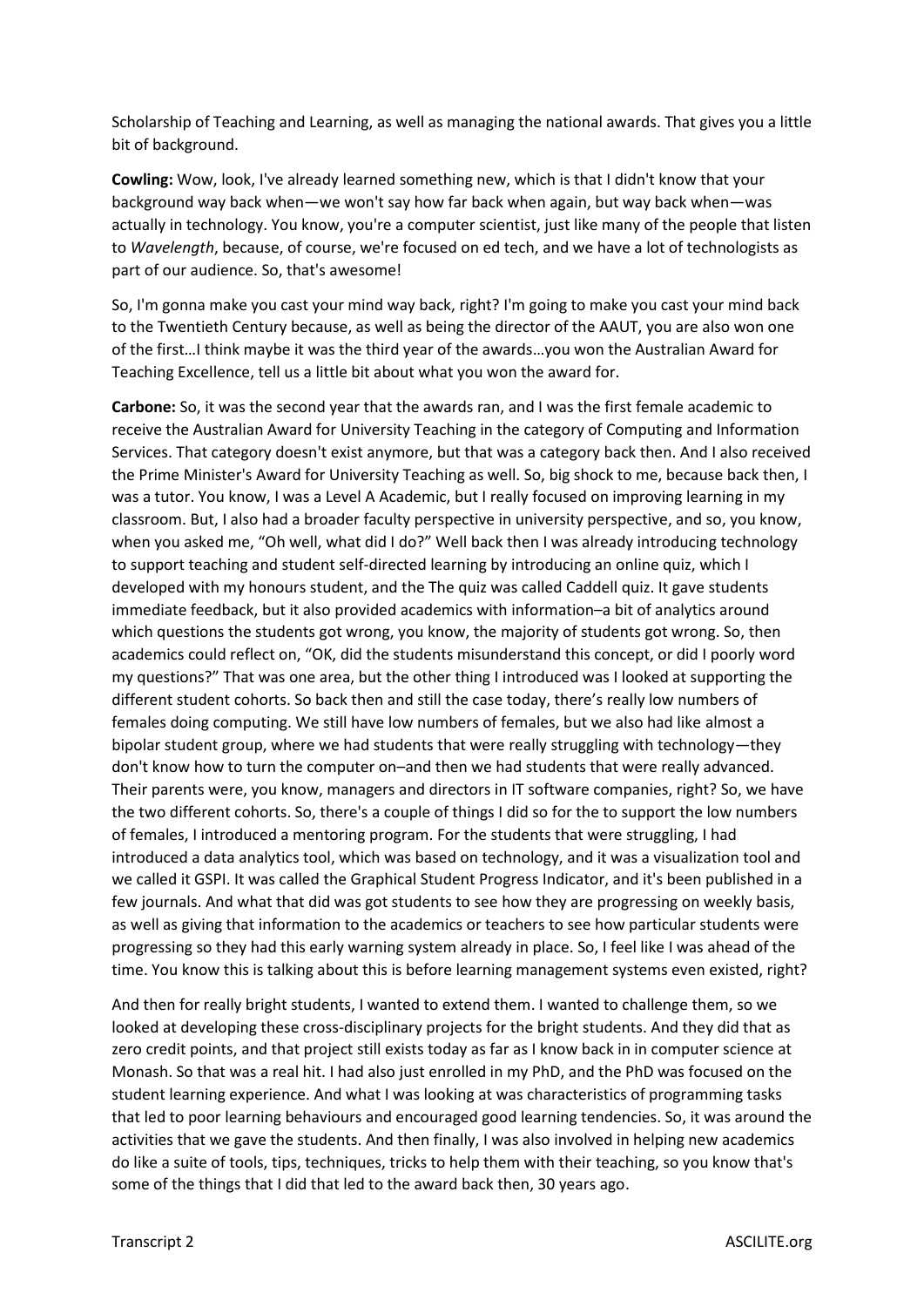**Cowling:** It's great to hear what you've done in the past, and you're maybe making people a little bit cagey about applying for an Award for Teaching Excellence—such a wide breadth of what you've actually done, and I'm sure, as the current direct you say, "You don't have to have quite that wide of breadth to win." I certainly didn't mean when I won the award.

I wanna move on to something a little bit trickier, which is that obviously this year was an interesting year for the AAUT because there were some funding changes and there was a concern there for a little while, but the AAUT may no longer be funded. We've now found out that Universities Australia is going to continue to fund it, I assume with help with from the universities that are its members. And I'd imagine you were a big part of that fighting for keeping learning and teaching excellence here in Australia. So again, relatively briefly, I mean, why do you think that learning and teaching excellence is important for us to keep here in Australia, apart from the fact that people get to win awards and feel nice about winning the awards, or is that the point?

**Carbone:** Well, I've always held the view from when I first started in academia that teaching is as important as research. I think both go hand in hand, so we recognise our brilliant researchers for their discoveries, for their new knowledge they create, and how they advance their discipline. So, I think it's really important that we recognise and reward our best academics, especially given that much of the funding that's contributed by students subsidises the research work that academics do. And I think, having these awards, makes teaching more visible domestically and internationally, and students look at our ranking tables and some of the ranking tables now also incorporate teaching and how universities are improving in their teaching and helping students get employment. For me, having the awards says Australia as a country values learning and teaching at the tertiary level, and it opens up opportunities for the brilliant teachers to share their insights.

**Cowling:** Look, I think that's really important, and you may know...I don't know if you do…We had Sally Kift on *Wavelength* a couple of episodes ago, and, of course, Sally is also part of the AAUT Awards and was chair of one of the award categories and is also President of the Australian Learning and Teaching Fellows. She said a very similar thing, and I think, hopefully as we get more people talking about that, I think it's really important for us to recognise teaching as important as important as research. So, I'm a big fan of the awards continuing on, and again not just because I won one, but because I think they are important to the Australian higher education landscape.

So, I had a question that I was gonna ask you on notice, and I was gonna ask you the question because ASCILITE is a society about educational technology. That's really our focus technologyenhanced learning. I've now discovered that you are a technology person, so this is gonna be an easy question for you, which is how do you think technology fits into the puzzle of learning and teaching from an awards perspective, and maybe also from a perspective of what you do RMIT as well?

**Carbone:** Yes, I think technology is really important. I mean, I obviously thought it was important 30 years ago because I was always, you know, trying to exploit the affordances of technology wherever I had the opportunity to. But I see technology as an enabler to help learners connect with other learners, to help learners connect with their educators, and to help learners connect with information, right? And I see our courses, like some of the new courses we're developing in the STEM College at RMIT, are using a lot of virtual reality and augmented reality. So, we can see, you know, things that that were normally in 2D on an A4 sheet of paper. With virtual reality, you can now look at these things in three dimensions. You know, we've got students grabbing molecules, turning around and looking at the molecules and looking at properties of molecules. It helps that didactive teaching. It enables it to become more interactive, so we have, you know, a number of academics developing videos, but now embedding opportunities in those videos to help students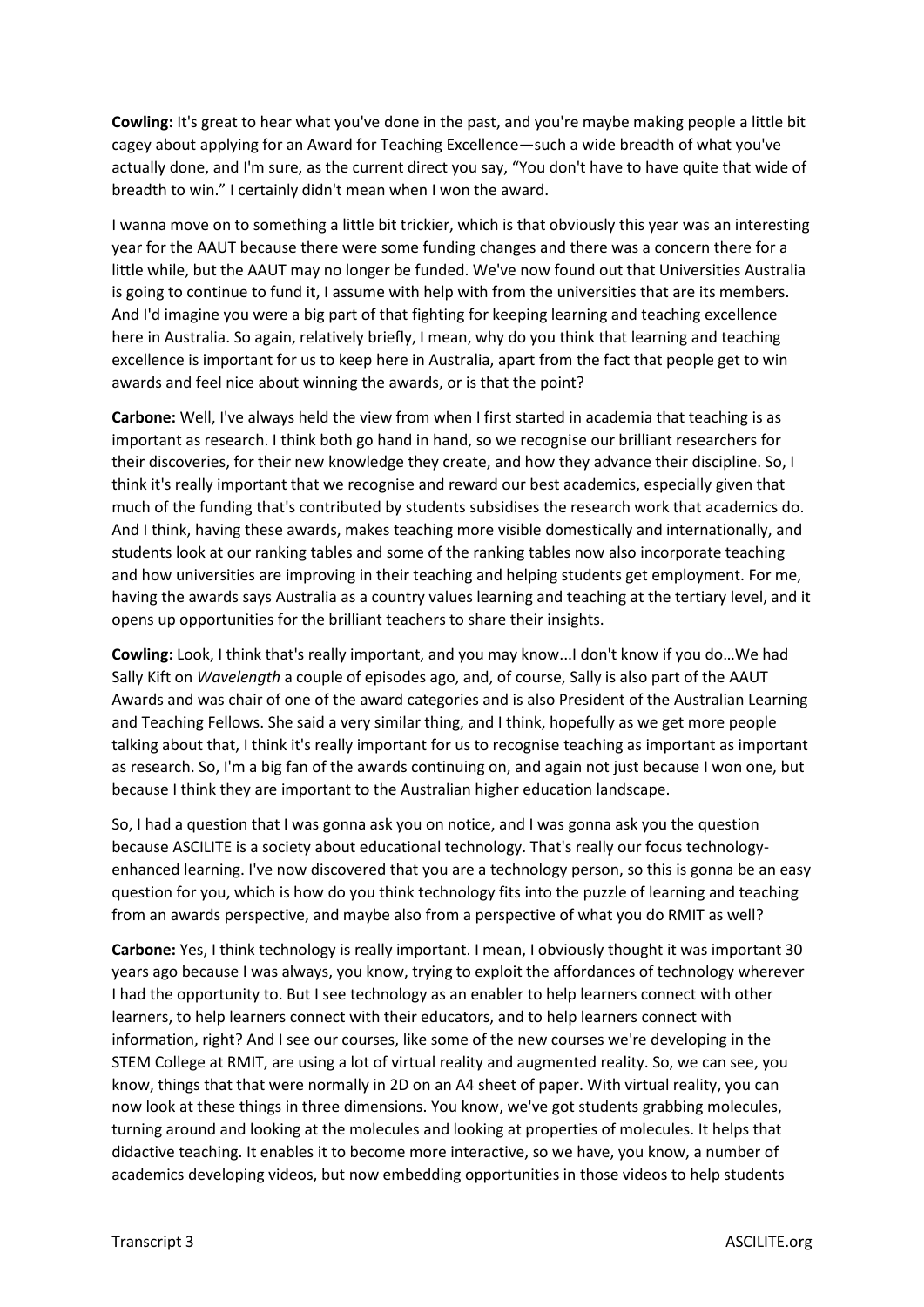engage with the content, right? It helps us organise our content. We've got these fantastic, beautiful templates that we're using in our LMS system. So, it helps academics organise their content, but it also helps students see structure and flow of information as well—what leads to the next thing and chunk things so that they're manageable. And so, they can just focus on one piece of the elephant. So, assessment can be more creative. I think we're looking at how we can use technology to make it more creative and help students connect with other students from around another part of the world. And the last thing technology provides is really valuable analytics that have helped students with their learning but also help academics. So, I think it's really, really important.

**Cowling:** Awesome, interesting. Look, I'm not surprised, though, now knowing your background to hear you say that. But it's great to hear you say that. Talk about new affordances and new opportunities. That's certainly to me as a technology person. That's what they're there for, but the learning does come first, and I think I'm hearing that from you as well, "The learning needs to come first."

I'm gonna ask you a question on notice. This one's a question that I didn't crack you for, but you've mentioned analytics a couple of times. Where do you think we are with analytics at the moment? I feel, just to set you up, I feel we're still quite early days in terms of learning analytics. We've got all of this data, not entirely sure how to use it in a lot of cases. But maybe you can tell me that there's more research than I think you've clearly been in the game a lot more than that.

**Carbone:** So, I think there's two aspects, too. I think we've got the capability to come to deep dive in into data and look at the data. But, what data is useful, and how do we visually represent that data so, at a glance, you get the information that you need, right? So I think there's still a bit of work to do in that space. So, what is the problem we're trying to address or what question are we trying to ask? Once we know that, then we can mine the data, and then it's a matter of how do we visualize it so we can interpret it. And then once we've got that data, then what do we do with it, right? That's the next step. If we know students with advanced warning systems. If we know students aren't progressing, what do we do with that? How can we help them progress? And I think that's the next step.

**Cowling:** Yeah, look, I think so, too. That would be exactly what I would say is we got all this data. We are still working out what exactly we want to do with it.

So, let's kind of kind of go back towards that idea of working out what to do with things, and you obviously see a lot of people that are applying for awards and various other things, and of course in your role at RMIT you have lots of people involved in the STEM College that maybe are starting in a particular discipline area like we did way back when in technology but want to be better teachers, want to be better specialists, better teachers in the classroom, but don't really know how to do it. So, maybe drawing a little bit on your own history, but also on what you've done with the awards so well, how can people make that transition? Or is that a really hard question to unpack?

**Carbone:** No, no, you know. I'm glad you gave me this question beforehand, because I sort of thought of six things that I would advise academics to do.

So, the first thing, like if you're an academic and you're not a learning and teaching specialist and you want to become a better teacher, the first thing I would do is undertake some self-reflection. So, review your feedback that you get from your students every semester you get feedback from students. So, I'm a bit tired of hearing academics saying, "Oh, you know this is just the students perspective." Well that's right, it is the students perspective we are obliged to listen to that perspective and see what we can learn from it. Don't dismiss it. Take that opportunity to read their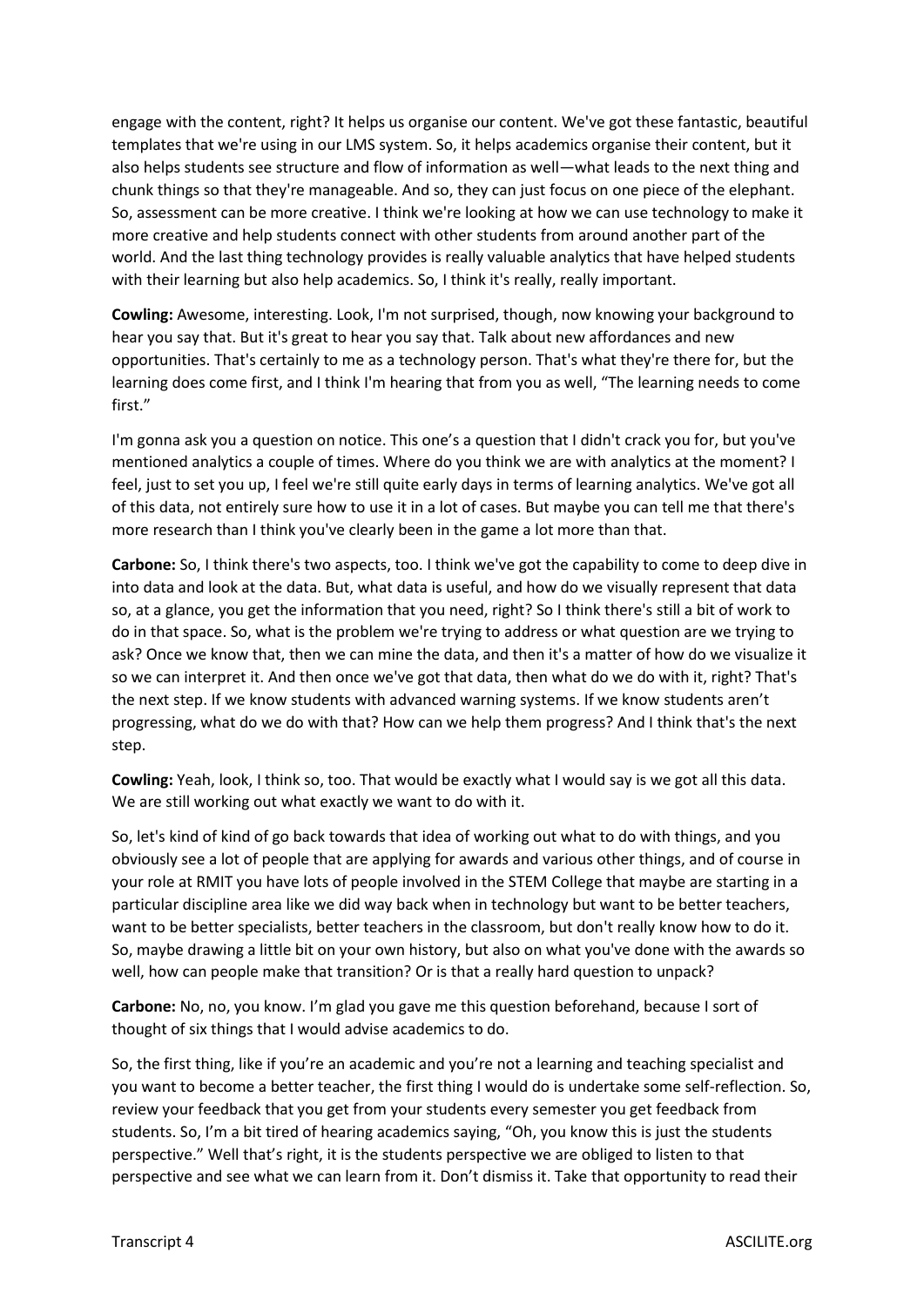comments and think about how you're connecting with your students and how you can engage your students in the material. So, that's the first thing.

You know, the second thing is I would call in a peer and ask them to review your course, and it could be review what's on the LMS. It could be what you face to face review. Your assessment could be review any part of your course and get some feedback from a peer. If you don't value what the students are saying, value something that your peer says. We value peer comments with research. Why wouldn't we do it for teaching?

The third thing I would do is find out who are the best performing teachers in your faculty or in your school, connect with them. Have a conversation with them and find out what they are doing and how they are, perhaps, leveraging off technology to improve the learning experience. That's the third thing.

The fourth thing is attend some relevant professional development workshops that are organised with your university or in your university? So, attend some of them, because you'll be surprised how much you learn just by attending some of that. Make time fine. Block out some time to attend.

The fifth thing is touch base with a learning designer. Every university now has learning designers in their university, and they are specialists in helping you design and rethink your course, so it provides a really good learning experience for students.

And then, finally, the sixth thing, and this is if you've got time, this is to keep abreast of trends and challenges that are facing, you know, sort of that education piece and in higher education. And so, one thing I do is read the *Campus Morning Mail* every morning, look at *The Conversation* and what's in *The Conversation— y*ou know, the latest trends. I always look at the *Educause Horizon Report*. You know every year they talk about emerging trends. I've connected with networks in CAULLT, which is the Council for Advancement of University Leaders in Learning and Teaching. I'm part of ISOTL. I'm part of HERSDA. So, there's lots of things that you can do. But also keep a focus on what's coming out with the regulatory frameworks—you know, TEQSA and the standards framework.

So, they would be my six sort of pieces of advice I'd give those academics.

**Cowling:** What an awesome list. I feel like I'm just asking you the shortcuts to get to get yourself an award for AAUT. This is gonna be the most listened to part of this interview, I think.

#### **Carbone:** I hope so.

**Cowling:** Yeah, that's an awesome list. Thank you so much, so I know we've only got a couple of minutes left, so I'm going to ask you the last question, which I asked everybody, right? I asked Sally this question. If you could wave a magic wand and change one thing about education tomorrow, what would it be? And this could be education in general. It could be the Australian higher education sector. Take it the way that you want.

**Carbone:** Yeah, so look, I'm gonna answer it based on work I'm doing at the moment, and that is, you know, looking at programs, looking at the quality and the viability and the sustainability of our programs. And one thing that was a challenge, you know, 30 years ago when I first started in academia, was programs are delivered as a set of courses, right? And you wanted the program to be designed as a whole, but as people leave and come in, academics will focus on their course and think about their course and forget about the program as a whole. And as things have changed and evolved, we need to go back and look at programs as a whole. So, I don't think we've got it right. I think we need to bring program teams together, so everybody knows each other in the team, they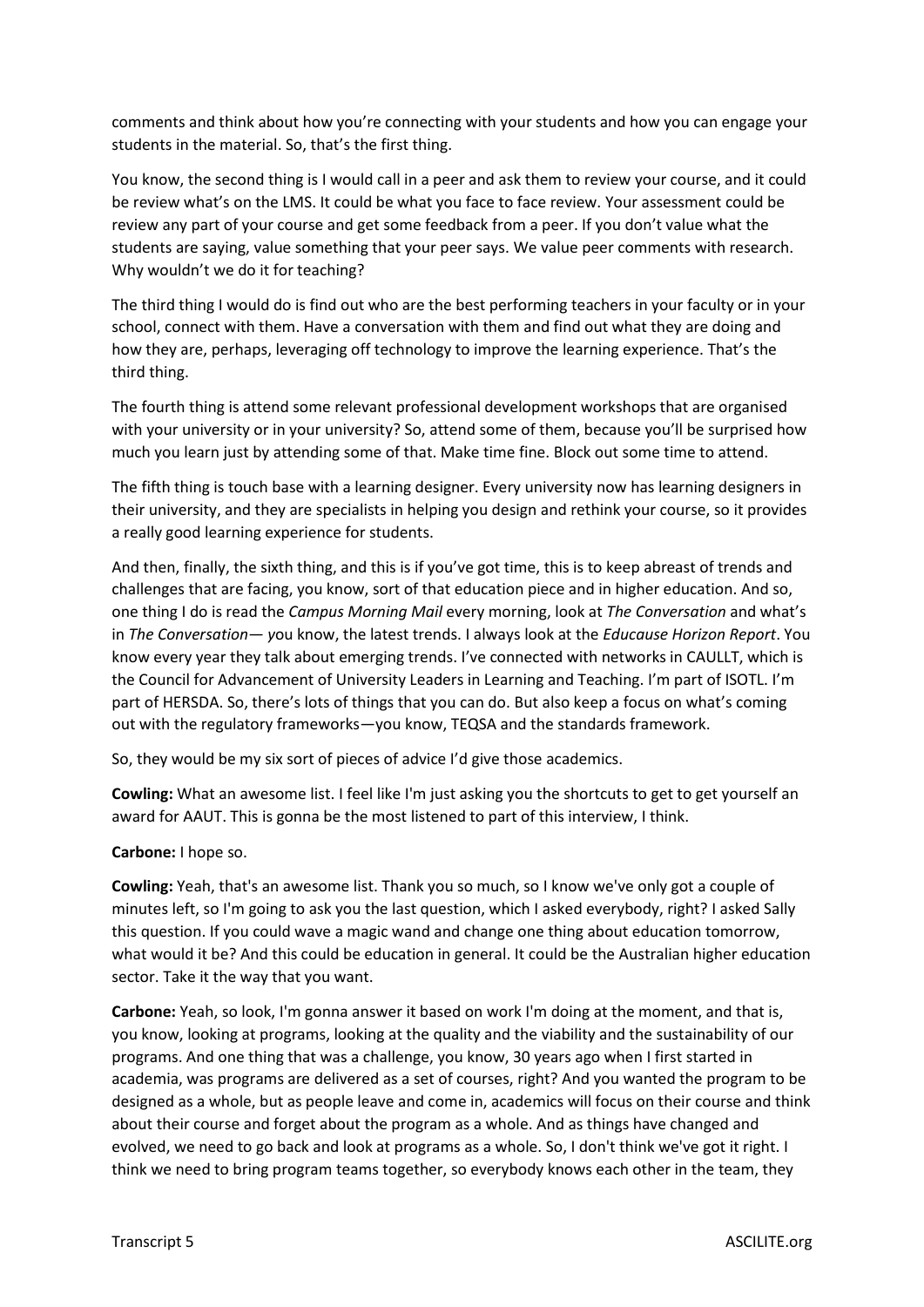can have meaningful conversations around blended learning. Blended learning didn't exist 30 years ago. They can have meaningful conversations around what analytics they wanna use, meaningful conversations around assessment, and meaningful conversations around how we're gonna help students get employed, and design the program as a whole. So, that would be the one thing I would change or I would work at.

**Cowling:** Interesting, interesting. Totally different answer than I've gotten from others, but I think a very a great answer because I think it goes to the silos that are so often something that we have in academia. People working in their own little space, and this idea that when you're designing a program, you have to try and get out of those silos. Also, get out of those silos with your teaching and with your research with various other things as well. That's a great answer. I love it, so thank you so much. I think that's been awesome. I think you've given people some really good tips and really good practical advice. And I really appreciate your time today, Angela. So, thank you so much for being a part of the *Wavelength Podcast*, and all the best with the AAUT Awards in 2022.

**Carbone:** Thank you, Michael. It was a real pleasure being part of the *Wavelength Podcast*, and thank you for the invitation. I hope people get something some value out of it.

### Segment 2: ASCILITE AAUT Winners

**Host:** As we continue our conversation around the Australian Awards for University Teaching, we should mention that the call for nominations is due out at the beginning of May 2022. More information on the awards can be found on the Universities Australia website at universitiesaustralia.edu.au

ASCILITE is fortunate to have a number of AAUT recipients amongst its members. We talked about the work for which they received recognition, their advice for prospective nominees and what impact the awards have had on their careers.

**David Porter:** I reached out to three AAUT winners from the ASCILITE community who very generously agreed to share their experiences and insights into the awards process. They'll introduce themselves.

**Lynn Gribble:** Hi, I'm Lynn Gribble from the School of Management and Governance at the University of New South Wales.

**Amanda White:** Hi my name is Doctor Amanda White from the accounting discipline at the University of Technology, Sydney.

**Matt Bower:** Hi, my name is Matt Bower. I'm a professor in the educational technology field in the School of Education at Macquarie University.

**Porter:** The AAUT award criteria are fairly general in terms of the kinds of activities considered in the awards. Therefore, I asked each of the winners to provide an overview of their applications.

**Gribble:** My citation was for outstanding contribution to student learning focused on innovation and leadership, so mine is for a decade of creating, sharing and advocating deeply personalized learnercentred and innovative online teaching strategies for business students using readily available technologies. So, what that means is that I sought to find a way to personally connect, even with very large cohorts, through digital means, but not by creating bespoke technology or using expensive technology, but looking for what I'd say are the tools hidden in plain sight in everyday technology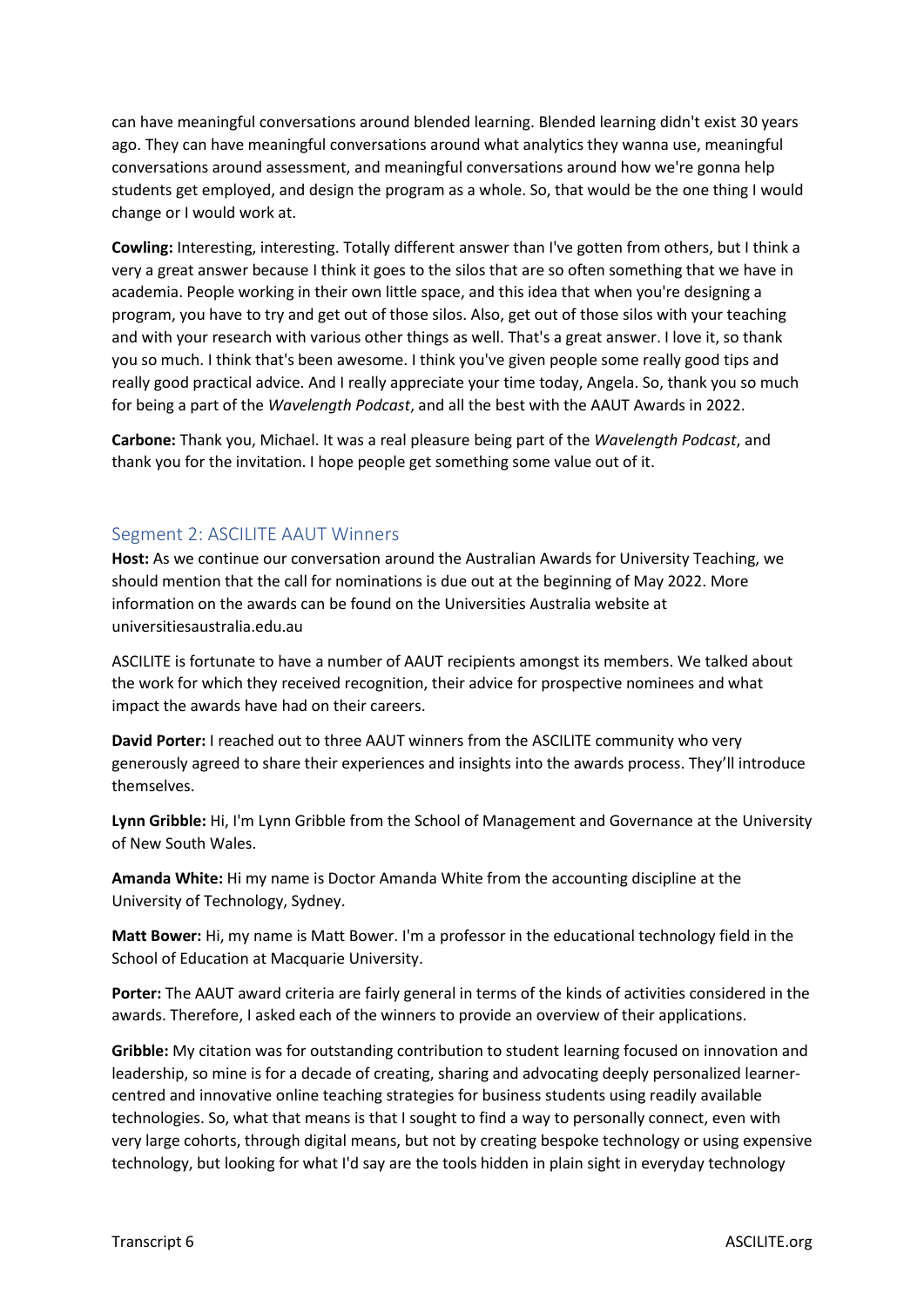that really allowed me to connect personally with students. So, I was starting to employ these technologies that really said it has to be both learner-centred and also personalised so that you feel like you're the only person in my classroom every single time.

**White:** The foundation for my application and the reason why the assessors thought I was worthy of receiving a teaching award was around my work in teaching auditing. Now everybody has a misconception that accounting is really dry, and even drier than that, is considered auditing. So, I really talked about my journey of how I've reformed and revolutionised perceptions around auditing, including improving skills of all students in communication, employability skills using different teaching and learning styles, like peer instruction and flipped learning, and providing students with more agency over their learning, as well. I also do a lot of work on YouTube, and the assessors were really impressed with my work in developing a large YouTube audience—a global resource to help students learn especially through the pandemic. That was really helpful, and then also my work in academic integrity, especially in areas like open access resources for everyone and anyone to reuse and remix under Creative Commons licenses.

**Bower:** So, the basis for my application was centred around advancing the technology-enhanced learning design capabilities of pre-service teachers. While I do do other things around the institution, I really wanted to focus on that work and how my teaching had impacted upon those students and even beyond the institution, insofar as what they carried forward into the schools that they were teaching in. But, I did throughout the application weave in other aspects of teaching, leadership and research, but all in sort of advancing the technology-enhanced learning design capabilities of teachers.

**Porter:** Each of the winners also shared their journey or path to the AAUT award.

**Gribble:** I had several awards from my own faculty and also a UNSW Teaching Award—Vice Chancellor's Teaching Award—and that was the catalyst that said to me, "Wow! I wonder if what I'm doing could be recognised at a national level." And at a national level, you're in a completely different playing field to earn this recognition, these citations show that you are outstanding in a field because of the process of how few from an organisation, then how few, even then, can earn from within your organisation, so that means that you've really been able to put forward a case that shows you are not just good at teaching. It's not that you're doing a good or even a great job. What an AAUT actually says to the world is, "I am doing something that is special, measurable and has been recognised by an external peer review panel as being outstanding, not just good, outstanding. And once I understood that it was about that impact and how it was outstandingly different, not just good, that for me made doing the application really interesting, but when I earned it, I was just so thrilled to be able to say my work has been recognised, peer reviewed nationally, in a very small pool for its excellence and its impact demonstrated.

**Bower:** So, my background before I entered the higher education area was in teaching in schools and because I was passionate about teaching and inspired by my teachers. So, I think I really carried that forward when I became a teacher in higher education. And because my discipline is education, it enabled me to confidently write about and indeed analyse my own practice and also to be innovative in what I did, and that led me to apply for internal Macquarie University teaching awards and also the old ALT-C Citation Awards, which was awarded back in 2010, I believe. Following that, I immediately applied for their Teaching Excellence Award in about 2012 and was unsuccessful, and I thought, "Well, that's sort of too hard." But then, after operating for another several years in higher education teaching and doing a lot more things outside the institution, I realised I probably had the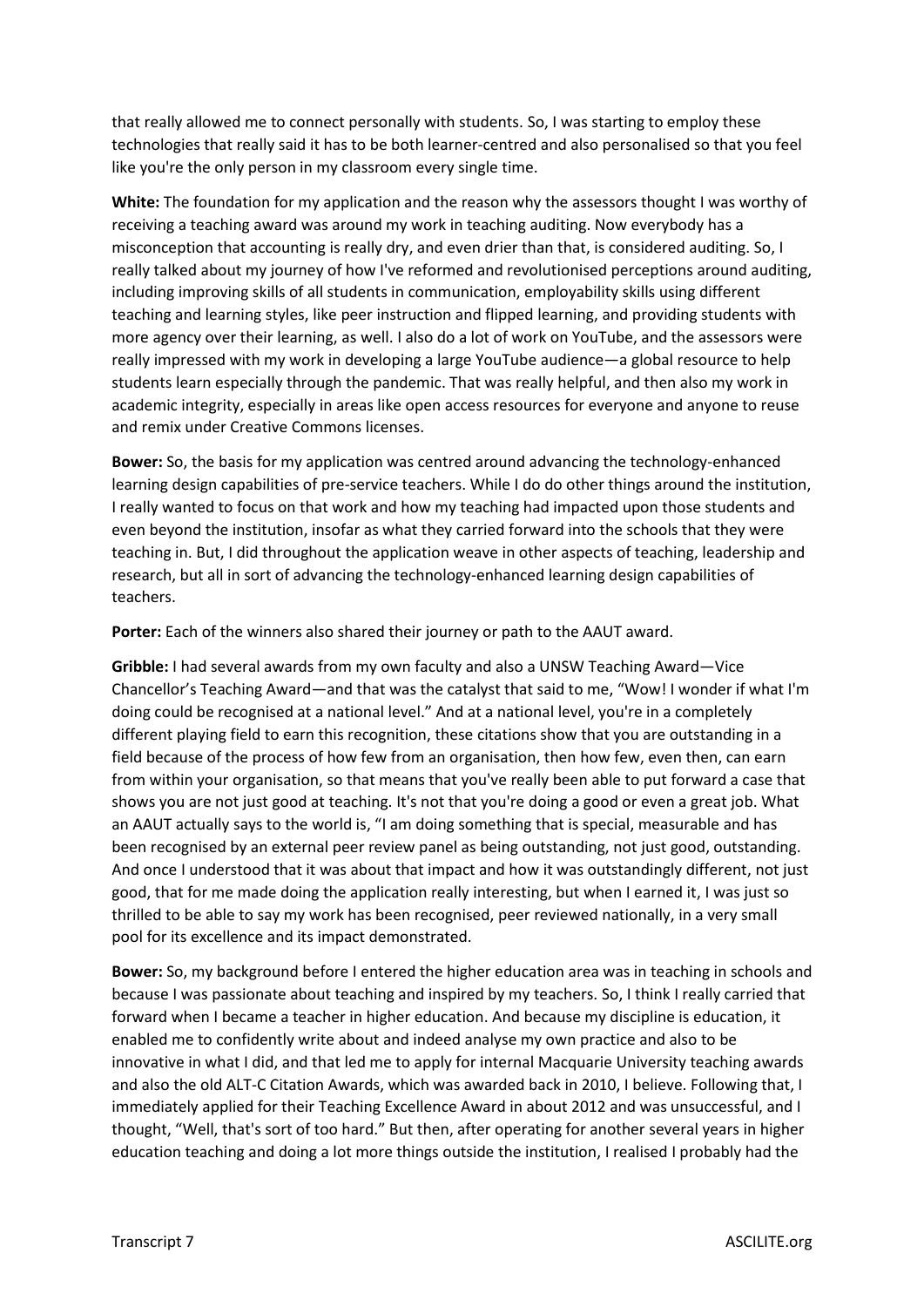opportunity to write a stronger application, and fortunately that application, with the help of a lot of people from around the university and beyond, was successful.

**White:** I came to apply for an AAUT Teaching Award because I had previously applied for and received a citation, and my university awards coordinator approached me and said," Amanda, the university would like to nominate you for a teaching award with the AAUT. Would you like to apply?" Applying for an award is really daunting the very first time that you do it, you have to make sure that you understand the criteria and get together your evidence brief and proof of what you've been doing in your teaching and in your research and in your service in your institution, but once you understand the mechanism of how awards processes work, I think it's fairly straightforward. It's a different style of writing than writing a research paper 'cause you're doing a lot of storytelling, and you're talking about yourself rather than talking about, perhaps, a research topic. But once you get into it and you understand the criteria, I think it flows really nicely. And it's difficult, but a really useful learning experience to apply for an award at your faculty, your institution, or at the national level through the AAUT.

**Porter:** Each of our award winners were happy to share their best tips on preparing award applications.

**Bower:** So, it's obviously really important to understand the criteria and to write the application in direct accordance to those criteria. You can do a whole lot of really wonderful things, but the people who judge the applications base it around the criteria that they're presented with. So, that's obviously important thing. You need to show a lot of evidence rather than just talking about, "Oh yeah, my teaching's really great." You need to have hard evidence relating to why you're teaching was outstanding?

**Gribble:** The thing to do is to start to say not just what do I do, but why is it different, special or outstanding. Then how do I know that—through impact and what are the concrete measures? So, who would say it? It's not just about one student or one cohort, it's gotta be sustained. So, if you've done something great, the real question is can you sustain that over multiple semesters, multiple terms, multiple years? That's what an AAUT is looking at, so you might win your university award or your faculty award. But once you get to the AAUT level, there are all these things that you're now competing more broadly…and I don't like to use the word competing…but it's your recognition is being assessed more broadly. So, it's showing not just that it was good…and I keep coming back to this. But whenever I work with anybody, they can show me that what they're doing is good—their student satisfaction is good, you know, the course is rating well, people are completing. That's expected. That's pretty much what is expected for everybody. The thing that I always say is "What makes you different or special?" And you've got to get that elevator pitch really clear in your own mind and write to that. I'm special because I do X, and here's the measure of how I know that is special, and that's what an AAUT is.

**White:** One of my mentors, Associate Professor John Tyler, helped me with my first citation application, as did Professor Jo McKenzie at UTS, and they really reinforced with me that it's about storytelling. You're telling people about who you are and what you do. And you have to understand that they will have no background or understanding of who you are or what you teach. So, it really needs to be that elevator pitch and assuming that people don't understand your discipline area. But storytelling also means that it gets quite personal, and I really love talking about my personal journey. The other thing that's critical is making sure that for every claim that you make, think something that you are claiming to do or claiming to have achieved, that you've got evidence to back that up, whether that's from student evaluations, collecting your own data, journal—whether that's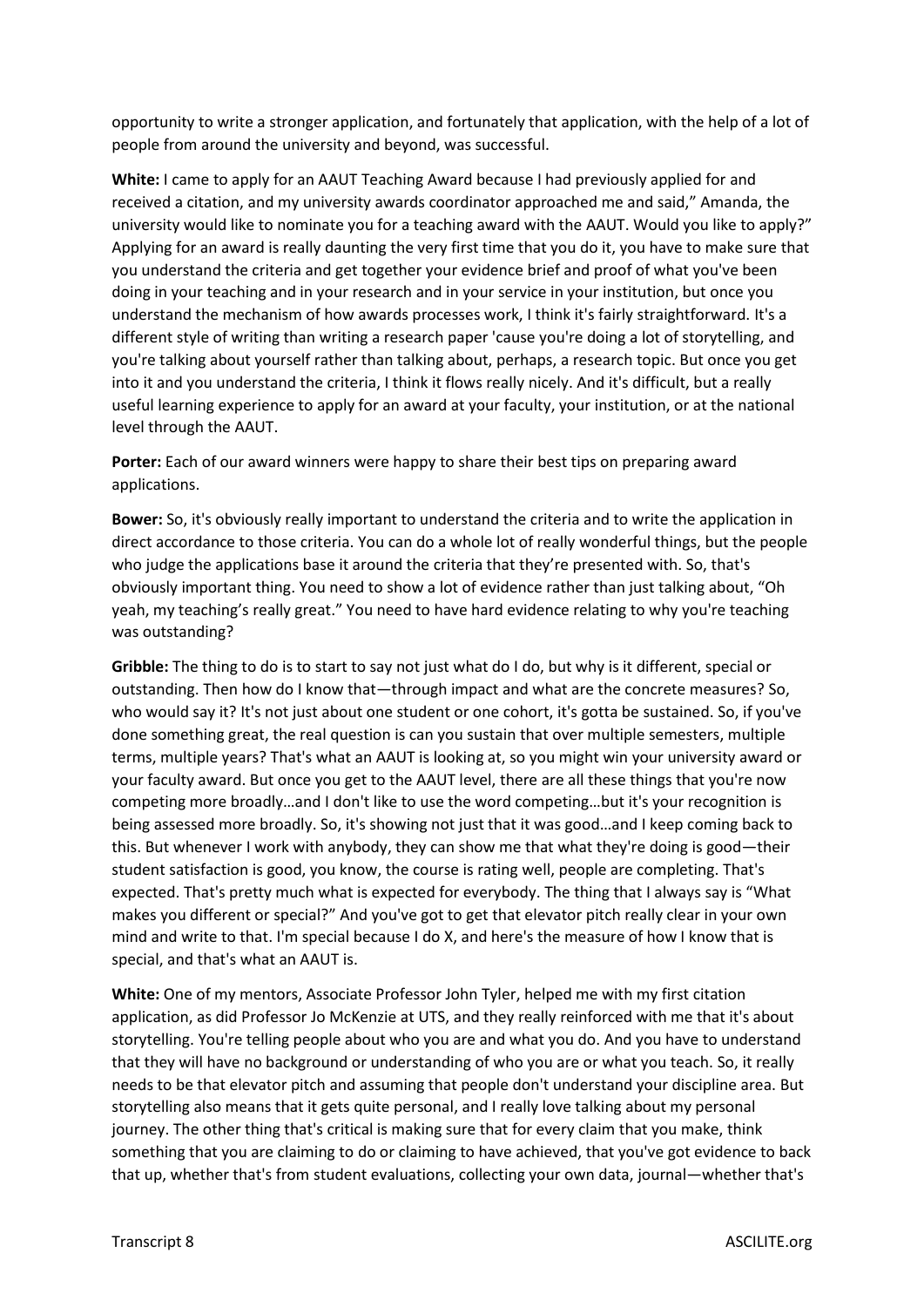published journal papers—or even just your own personal notes and observations over the years. Making sure you've got evidence to support each of your claims is really important.

**Porter:** I wanted to know what had changed for each of the award winners since receiving their awards.

**Bower:** There is that sort of, you know, really 10 minutes of fame and national recognition. But then there were invitations to be on panels and to speak briefly about things. They're also, within the institution, I'm now the Chair of the Senate Learning and Teaching Committee. And if I look at it, I think that winning that award was probably something that really contributed to being me appointed in that position, and it also, I suppose, provides me with almost the reputation and confidence even to talk about how we might advance learning and teaching. And I think people do…so by being a little bit more known…people take seriously what you're saying and give it full consideration. So, it's a wonderful honour, but it's also a responsibility, I think, once you get recognised with the Teaching Excellence Award, you really need to do your bit to try and give back and advance teaching excellence within the institution and also, however you can, outside the institution as well.

**White:** Being an AAUT Teaching Award winner has expanded my network, in terms of people who might be interested to chat to me. I've had certainly an increase in the number of speaking engagements that I've done, whether that's presentations at my specific university or keynotes at business schools, at other universities or international panels. That certainly has increased my profile, and it also gives you a little bit of a kudos and clout, so that if you make a suggestion, people now also think, "Oh okay, Amanda's not just got a great idea. She's got a great idea, and other people think her ideas are really great as well."

**Gribble:** For me, my voice as an educator has, dare I say, roared more loudly with the recognition of an AAUT. It's put my achievements front and centre at a university level, not just at my faculty level or even at my school level, but it said loud and clear that what I'm doing should be taken notice of. So, I think often as academics we do great work in the classroom. We do great work in our offices. We do great work in our faculties, our own individual schools. But, an AAUT is putting your university out there and saying, "This university is a leader because it's actually doing this." So, it's the recognition within my university, but it's also outside of that to say how well our university is doing in this space of online and digital learning, and my personal contribution is to make is to be a digital innovator that makes online learning an extraordinary experience. I want it to be transformative. I want every student to feel they've personally experienced something that's just for them. And I've been able to be louder and prouder about that and our university has been able to be louder and prouder about that as well.

**Porter:** Lastly, Amanda summed up why her learning and teaching honour is superior to other disciplinary achievements.

**White:** Yeah, people are like, "Oh well, I've got an A or an A-star publication." We have these rankings in business schools, and I said to a colleague, "Look, I wonder what my teaching excellence award win, how does that compare with, you know, is that like equivalent to an A-star publication?" And a colleague of mine at another university said, "Amanda, you know in your field of expertise or in business. You know there might be 500 A-star journals published every single year from academics within Australia, but there was only one teaching Excellence Award winner." So, I'd like to think that, you know, it's a pretty special thing.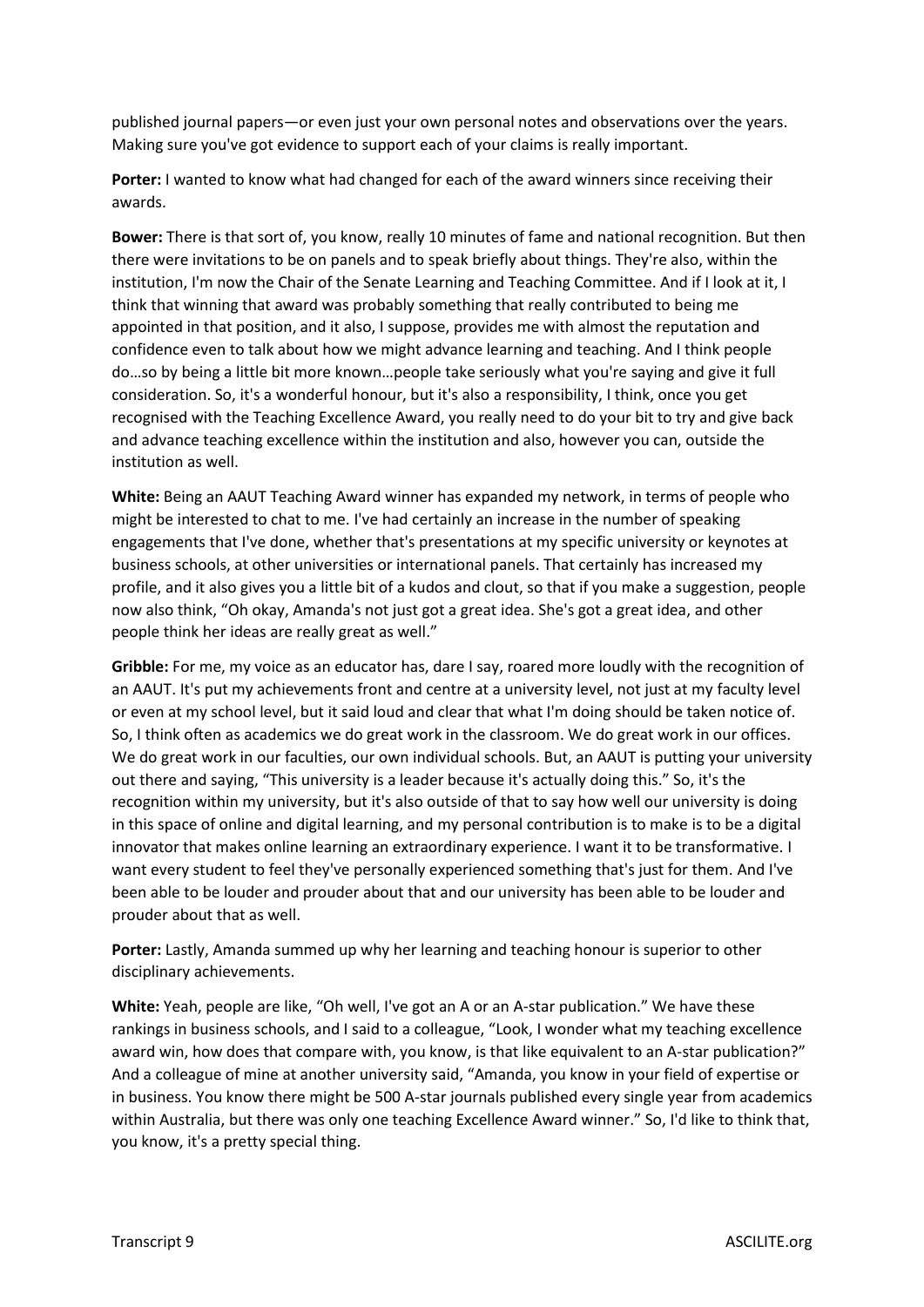**Porter:** We want to thank our winners for participating. Also, we should mention here that ASCILITE sponsors a number of awards for both academic and professional staff innovators in learning and teaching with technology. More details can be found under Get Involved at ASCILITE.org.

### Mid-Program Break

**Announcer:** This podcast is brought to you by ASCILITE and tell as the Technology Enhanced Learning Accreditation Standards. TELAS is a rigorously derived framework that recognises quality online learning through a certification process. The standards for free. Find out how to get your course certified at www.TELAS.edu.au Now back to our podcast.

## Segment 3: The Student Voice: Future of Higher Education Following COVID

#### **Sound effect:** Phone ringing

**Voiceover:** We spoke with students across Australasia about contemporary issues in tertiary education. This is what they said. This is "The Student Voice."

**Announcer:** So, we're now a little over two years into the pandemic, across the tertiary sector. Everyone appears to be trying to find their way and to determine which of a countless number of possible futures we might be facing.

In this edition to "The Student Voice," our students provide their advice on where institutions need to focus their attention as we learn to live with COVID.

We spoke with...

**Gayani:** Hi, I'm Gayani. I'm a doctoral student originally from Sri Lanka.

**Zack:** Zack studying a Bachelor of Science Education in my third year with a Chemistry major.

**Juliana:** I'm Juliana, a mature-aged post grad student in Education.

**Announcer:** The students were concerned about diversity, workforce readiness, and the role of technology going forward.

**Gayani:** Thinking about the challenges of tertiary education, now that hopefully post-COVID era, I would say the increasing diversity of student learning requirements and providing an optimal learning environment, in line with the increasing diversity of students, would be one of the biggest challenges higher education industry is facing, and I don't think it's futuristic as well. It's currently happening, but the higher education industry is turning a blind eye most of the time. But, that is gonna be a bigger issue with the number of students engaging in higher education. And also the diversification of qualifications offered in higher education, I think that's where we need to start thinking about different modes of delivery to make sure that students have an optimal learning environment, so that would be a bigger challenge. And also, another challenge would be creating job-market-ready graduates in a highly competitive market right now, because comparatively, back in the day not everyone who gets through a HSC would go out with a university degree or a TAFE…like tertiary education would not be the end for anyone who goes through HSC. But now, it has come to the point that tertiary education is so common. The competition is really high for students. And just the university's role in making students career ready, job market ready, that is going to be a bigger challenge. Because at the end of the day, the future that students are there, the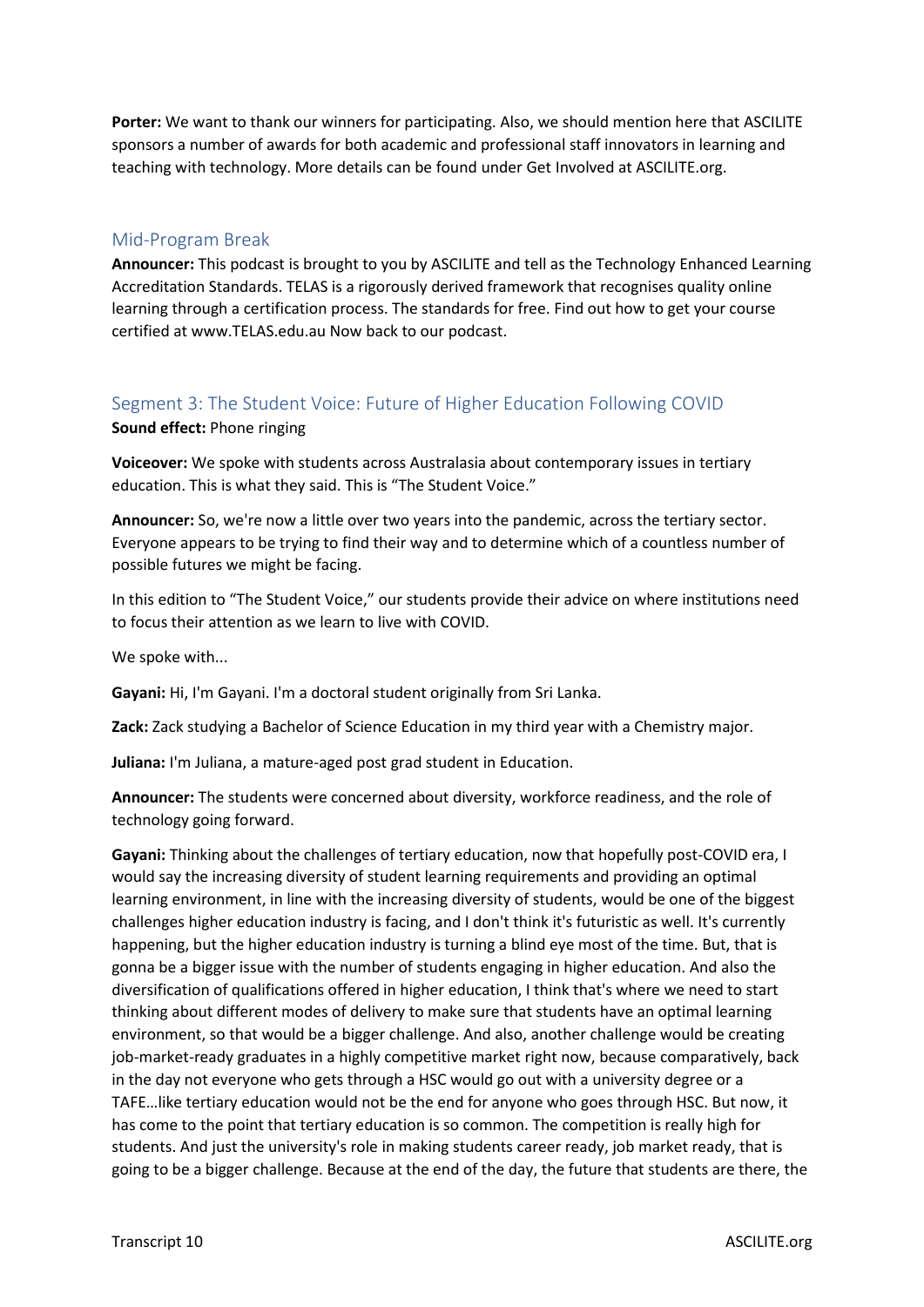graduates are out there with degrees but are not really suited for job market, it's not just too far away. Because a lot of students are coming out of universities currently, but not necessarily the number of jobs for the qualification that they are coming out of university with.

**Zack:** OK, so I think the challenge that tertiary education faces ahead is, I think, they really need to be aware that…even though that, you know, I mean, as we can see by this pandemic…is that even we thought it was going good and everything is going to go back to normal that it can just spike up at any moment. So, I think a lot of…like my university, at least the subjects I'm taking, are more prepared to flip flop between the two, but in a positive way. You know, saying if we're face to face, this is what we do. Like, they've got they've got plan A, Plan B. If we're entirely online this is what we're going to do.

**Juliana:** There are some issues that I think that we're gonna see in the future that will come from this situation, especially related to well being and mental health. I can see lots of people being impacted because of isolation, because of maybe this lack of experience that they signed up for when they became uni students. No one that I know that studies with me actually signed up for online learning. Right? However, there are some changes that are coming that I think will stay—this blended learning, this way of, you know, being flexible about your learning and teaching. These things, I think would stay. However, I think that we'll have to be way more flexible and way more understanding with these students that are studying at this moment. Because what we are going through, I can't recall anything similar in the past, so everything that we're doing in the future is going to be new as well. So, we have to be very careful on the way we are taking decisions in this very near future.

**Announcer:** All of the students agreed that student well being and support were key factors to support students well into the future.

**Zack:** The financial side of it is immense, and so, I think what universities need to take into account is that even though there are some immense budgetary issues. I know that I'm so my first-year chemistry tutors that were excellent had to be let go in the mix, which is…I don't know or, like, pretend to know anything about the requirement for that…but they need to make sure that there is still enough support left in terms of academic services, in terms of the Co curricular services, in terms of all this, that the students who are attending university, whether it be face to face or online, are still getting the required support, they're still getting the time that they require from their lecturers, because I think, you know, the biggest fear for any university student is that they are, you know, just the another number, another HECS bill for the for the university to use. I'm sure that some people…I mean, definitely some people have in this pandemic…feel that they have really just been kind of a cash cow. Luckily, I don't feel that way, but I know that some people definitely have. So, regardless of whether we're face to face or online, universities need to make sure that they still have the support in all its capacities and not in a showy way, where they're just saying like, "We are supporting people in these ways." I'm talking about like, actually just like the person who isn't advertised—that you know, just the regular person who's doing their bachelors and is struggling with assignment and they need assistance and they get it. Grand statements are good if they're followed by reality. But I think the day-to-day assistance, I think it's what really matters.

**Juliana:** I love talking about the future of education, especially because I study this. So, for me it's something that really its's a passion for me. I think this way that we were fast forced to get affected had its positive sides. We, in this blended learning, actually can bring lots of positive things as flexibility and getting students to know where and when and how they want to learn, giving them the freedom to decide things that they were not really able to. I think in this near future, it's going to